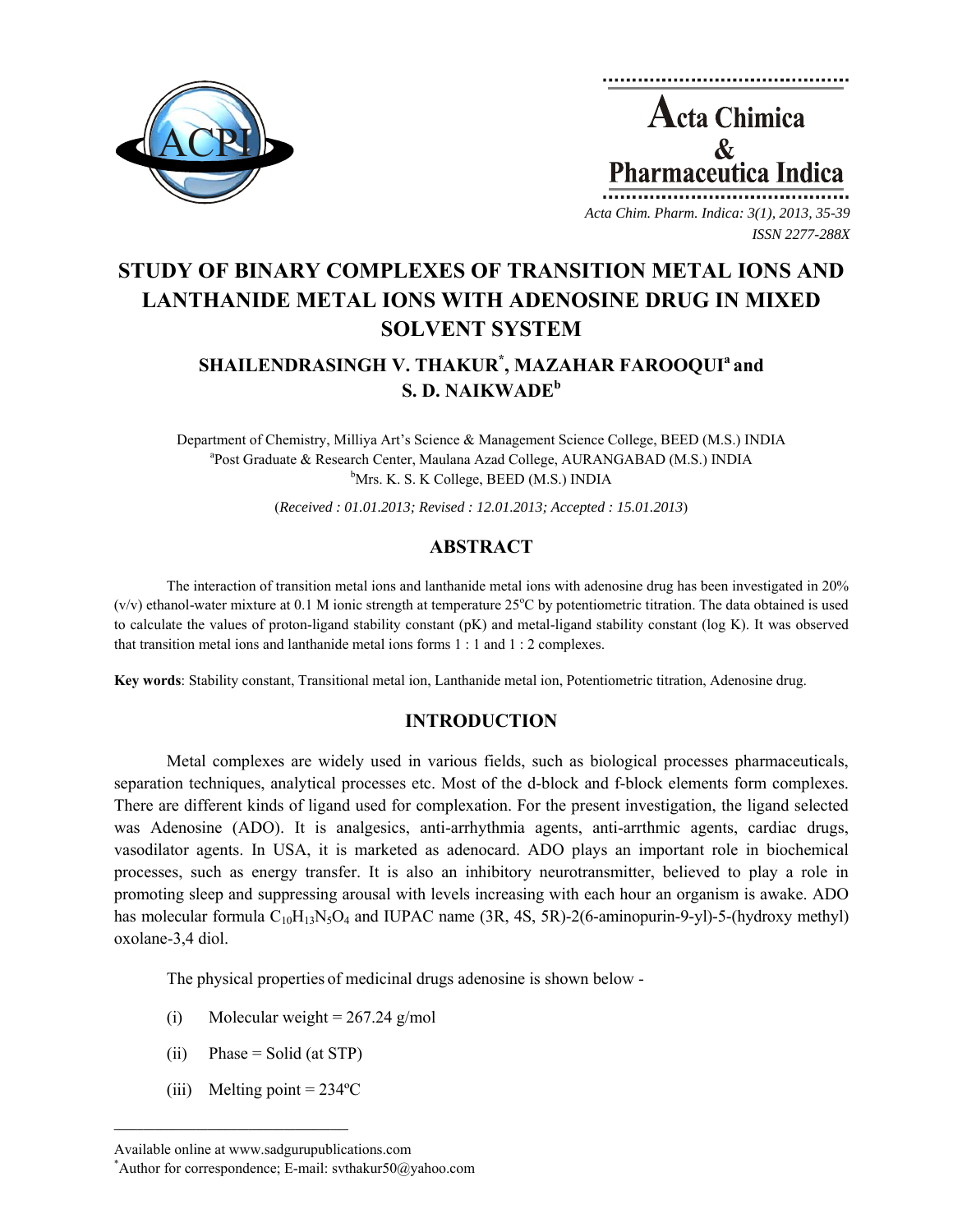- (iv) Boiling point =  $676^{\circ}$ C
- (v) Density =  $0.99224$  g/cm<sup>3</sup>
- (vi) Solubility = Soluble in water 8230 mg/L or 1.40 e + 01 g/L



**Fig. 1**: **Structure of Adenosine**

Literature survey reveals that a very few researchers have done such type of work using medicinal drug as a ligand<sup>1-15</sup>. There for we decided to study stability constant of binary complexes of Adenosine with transition metal ions Fe (III), Co (II), Ni (II), Cu (II), Zn (II) and Cd (II) and lanthanides La (III), Ce (III), Nd (III), Sm (III), Gd (III), Tb (III) and Dy (III) using pH metry.

#### **EXPERIMENTAL**

#### **Materials and solution**

The ligand ADO is soluble in double distilled water. NaOH, NaClO<sub>4</sub>, HClO<sub>4</sub> and metal salts were of AR grade. The solutions used in the potentiometric titration were prepared in double distilled water. The NaOH solution was standardized against oxalic acid solution (0.1 M) and standard alkali solution was again used for standardization of HClO<sub>4</sub>. The metal salt solutions were also standardized using EDTA titration<sup>14</sup>. All the measurements were made at  $25^{\circ}$ C in  $20\%$  ethanol-water mixture at 0.1 M NaClO<sub>4</sub> strength. The thermostat Model SL-131 (Adar Dutt and Co (India) Pvt. Ltd. Mumbai) was used to maintain the temperature constant. The pH measurement were made using a digital pH meter model Elico L1-120 in conjunction with a glass and reference calomel electrode (reading accuracy  $\pm$  0.01) The pH-meter was adjusted with buffer of pH 4.00, 7.00 and 9.18.

### **Potentiometric procedure**

For evaluating the protonation constant of the ligand and the formation constant of the complexes in 20% ethanol-water mixture with different metal ions we prepared the following three sets of solutions.

- $(A)$  HClO<sub>4</sub>  $(A)$
- (B)  $HClO_4 + ADO (A + L)$
- (C)  $HClO_4 + ADO + Metal (A+L+M)$

The above mentioned sets prepared by keeping M : L ratio, the concentration of perchloric acid and sodium perchlorate (0.1 M) were kept constant for all sets. The volume of every mixture was made upto 50 mL with double distilled water. The test solutions were magnetically stirred, NaOH was added stepwise and pH reading was recorded until stable values, within  $\pm 0.002$  pH units were obtained.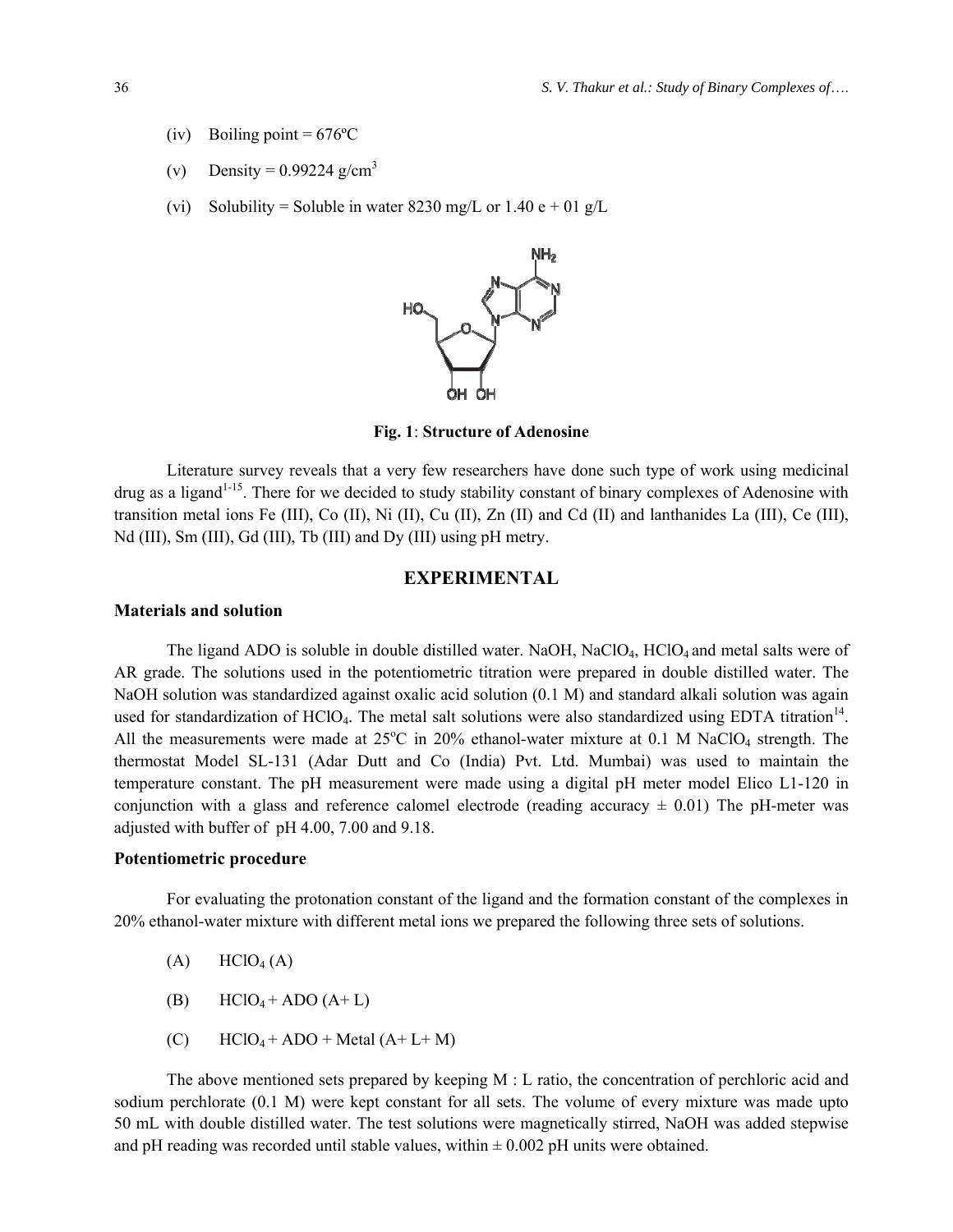| <b>Metal</b> ion | <b>Proton-ligand stability</b><br>constant | <b>Metal-ligand stability constant</b> |                    |                     |                                        |
|------------------|--------------------------------------------|----------------------------------------|--------------------|---------------------|----------------------------------------|
|                  |                                            | $Log K_1$                              | Log K <sub>2</sub> | $\text{Log } \beta$ | Log K <sub>1</sub> /Log K <sub>2</sub> |
| Fe (III)         |                                            | 11.95                                  | 10.70              | 22.650              | 1.1168                                 |
| Co (II)          |                                            | 5.807                                  | 4.906              | 10.713              | 1.1836                                 |
| Ni (II)          | $PK_1 = 3.292$                             | 5.977                                  | 5.080              | 11.057              | 1.1765                                 |
| Cu (II)          |                                            | 8.893                                  | 7.567              | 16.460              | 1.1752                                 |
| Zn(II)           | $PK_2 = 11.659$                            | 7.042                                  | 6.360              | 13.402              | 1.1072                                 |
| $Cd$ (II)        |                                            | 5.704                                  | 4.687              | 10.391              | 1.2169                                 |

**Table 1: Proton-ligand stability constant and metal-ligand stability constant of transion metal ions at 0.1 M ionic strength in 20% (v/v) ethanol-water medium** 

**Table 2: Proton-ligand stability constant and metal-ligand stability constant of lanthanide metal ions at 0.1 M ionic strength in 20% (v/v) ethanol-water medium** 

| <b>Metal</b> ion | <b>Proton-ligand stability</b><br>constant | <b>Metal-ligand stability constant</b> |           |             | LogK <sub>1</sub> /LogK <sub>2</sub> |
|------------------|--------------------------------------------|----------------------------------------|-----------|-------------|--------------------------------------|
|                  |                                            | $Log K_1$                              | $Log K_2$ | $Log \beta$ |                                      |
| La $(III)$       |                                            | 6.402                                  | 4.688     | 11.090      | 1.3656                               |
| Ce (III)         | $PK_1 = 3.292$                             | 7.094                                  | 5.148     | 12.242      | 1.3780                               |
| $Nd$ (III)       |                                            | 7.363                                  | 5.658     | 13.021      | 1.3013                               |
| $Sm$ (III)       | $PK_2 = 11.659$                            | 8.068                                  | 6.786     | 14.854      | 1.1889                               |
| $Gd$ (III)       |                                            | 7.891                                  | 6.451     | 14.342      | 1.2232                               |
| $Tb$ (III)       |                                            | 8.100                                  | 7.113     | 15.213      | 1.1387                               |
| $Dy$ (III)       |                                            | 8.281                                  | 7.308     | 15.589      | 1.1331                               |

# **RESULTS AND DISCUSSION**

Titration curves were obtained for different sets. During titration no precipate was formed indicating that there is no tendency to form hydroxo complexes. The stability constants of the formed complexes were investigated in the pH range of 4-6. Proton ligand stability constants (pK) of ADO was determined by point wise calculation method as suggested by Irving and Rossotti.

Metal ligand stability constant (log K) of transition metal ions and lanthanides were calculated by point wise and half integral method as suggested by Irving and Rossotti.

In the present investigation, we have studied the stability constants of divalent transition metal ions except Fe which is in trivalent state. ADO contains three OH groups, out of these two are attached to cyclic ring and one is to the side chain. The deprotonation of side chain –OH is easier compaired to –OH directly attached to ring. Hence only one deprotonation in the acidic range ( $pK_1 = 3.292$ ) and the other pKa in the basic region corresponds to  $-NH_2$  group only ( $pK_2 = 11.659$ ). ADO has N-atom as binding site. The functional group NH<sub>2</sub> is mostly responsible for Complexation, although there are nitrogen atoms present in the co-ordinate bond formation.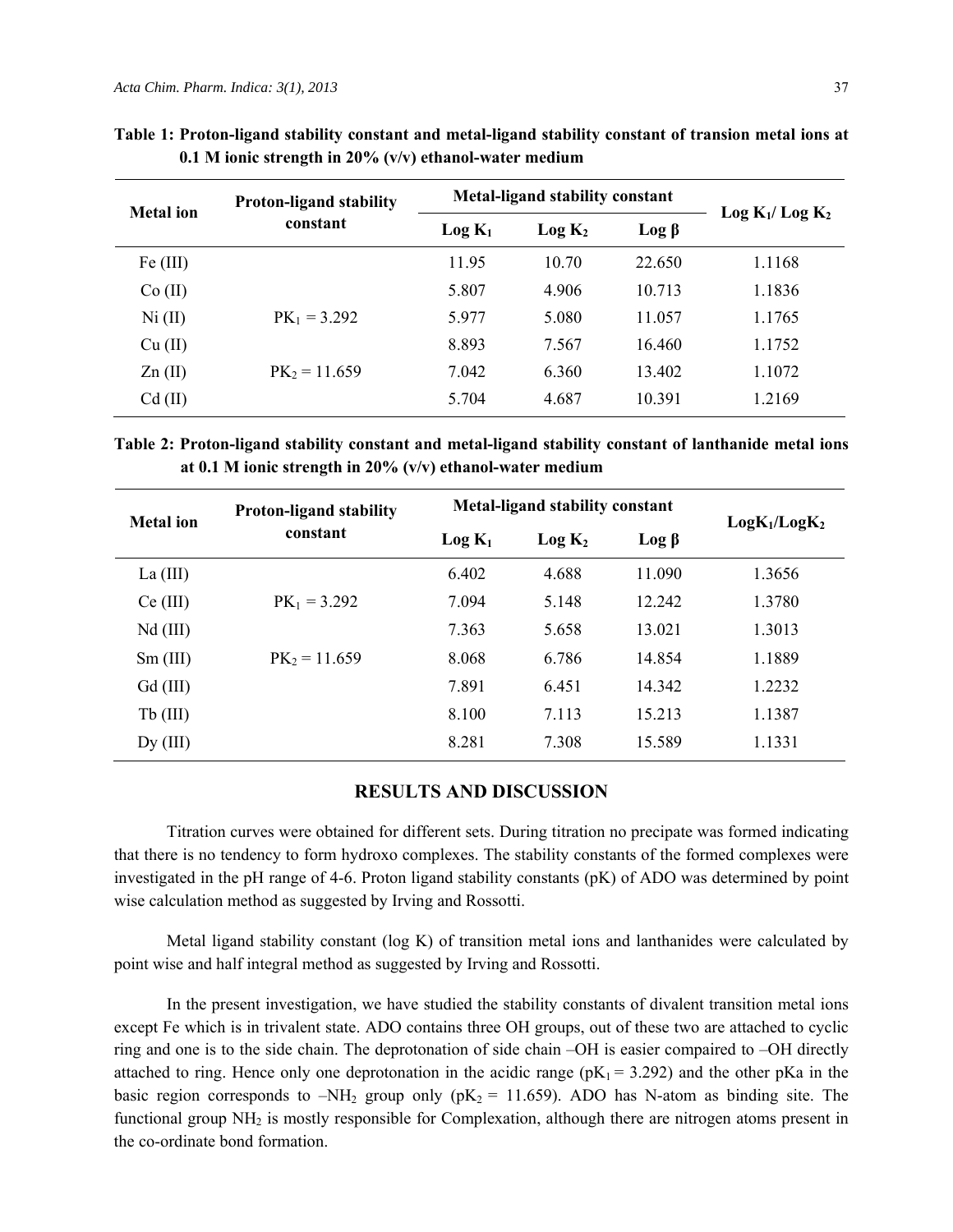The probable structure of metal complex with ADO is difficult to predict only on the basis of solution study. Since we got  $\overline{n_{A}}$  between 0.2 to 0.8 and 1.2 to 1.8 indicating 1 : 1 and 1 : 2 complex formation. It will be interesting to study the solid state formation of such complex and to study its biological activity,which is included in our future plan.

Till now very less or almost no work is observed on the complexation behavior of lanthanide with medicinal drug such as ADO. As Lanthanides are having less capacity to from complexes still there stability constant values (log β) are comparable with that of transition metal ions. This might be due to the pressure of diffused f-orbitals, the trivalent charge present and effective nuclear charge etc.

Observed trend in the order of stability constant of transition metal ions was -

$$
Fe^{3+} > Cu^{2+} > Zn^{2+} > Ni^{2+} > Co^{2+} > Cd^{2+}
$$

Which are accordance with the William-Irring series and the order of stability constant of Lanthanide metal ions was -

 $La^{3+} < Ce^{3+} < Nd^{3+} < Sm^{3+} > Gd^{3+} < Tb^{3+} < Dx^{3+}$  and shows a break at gadolinium.

The ratio of log  $K_1/\log K_2$  is positive and greater than one in all cases. This implies that there is little or no steric hindrance to the addition of secondary ligand molecule.

## **ACKNOWLEDGMENT**

Authors thankful to Principal Dr. Maqdoom Farooqui, Maulana Azad College, Aurangabad and Principal Dr. Md. Ilyas Fazil, Milliya Arts, Science and Management Science College, Beed for providing all research facilities.

### **REFERENCES**

- 1. B. R. Agrawal, B. K. Magare, M. N. Farooqui, D. M. Janrao and M. B. Ubale, Int. J. Chem. Sci., **7(3)**, 2169-2172 (2009).
- 2. Nisha Agrawal, Richa Gupta and K. C. Gupta, Int. J. Chem. Sci., **9(3)**, 1035-1044 (2011).
- 3. V. T. Chaudhari and Mazahar Farooqui, J. Indian Chem. Soc., **86**, 166-167 (2009).
- 4. Saira Shahzadi and Saqib Ali, African J. Pure and Appl. Chem., **2(6)**, 55-66 (2008)
- 5. Sevgi Arzik, Ebru Mavioglu Ayan and A. Sedat Celebi, Turk J. Chem., **32**, 721-729 (2008).
- 6. B. S. Sekhon, Juhi Srivastava, Sarbjit Kaur and S. K. Randhawa, J. Indian Chem. Soc., **85**, 200-202 (2008).
- 7. B. K. Magare, M. N. Farooqui, R. S. Shelke and M. B. Ubale, Oriental J. Chem., **25(2)**, 387-390 (2009).
- 8. H. Kaur and A. Singla Int. J. Theor. and Appl. Sci., **2(1)**, 14-17 (2010).
- 9. S. A. A. Sajadi, Am. J. Chem., **1(2)**, 29-31 (2011).
- 10. Rama Raju Bendi, Venkata Santhee Devi Karri and Nageswara Rao Gollapalli Bull. Chem. Soc. Ethiop., **25(1)**, 43-52 (2011).